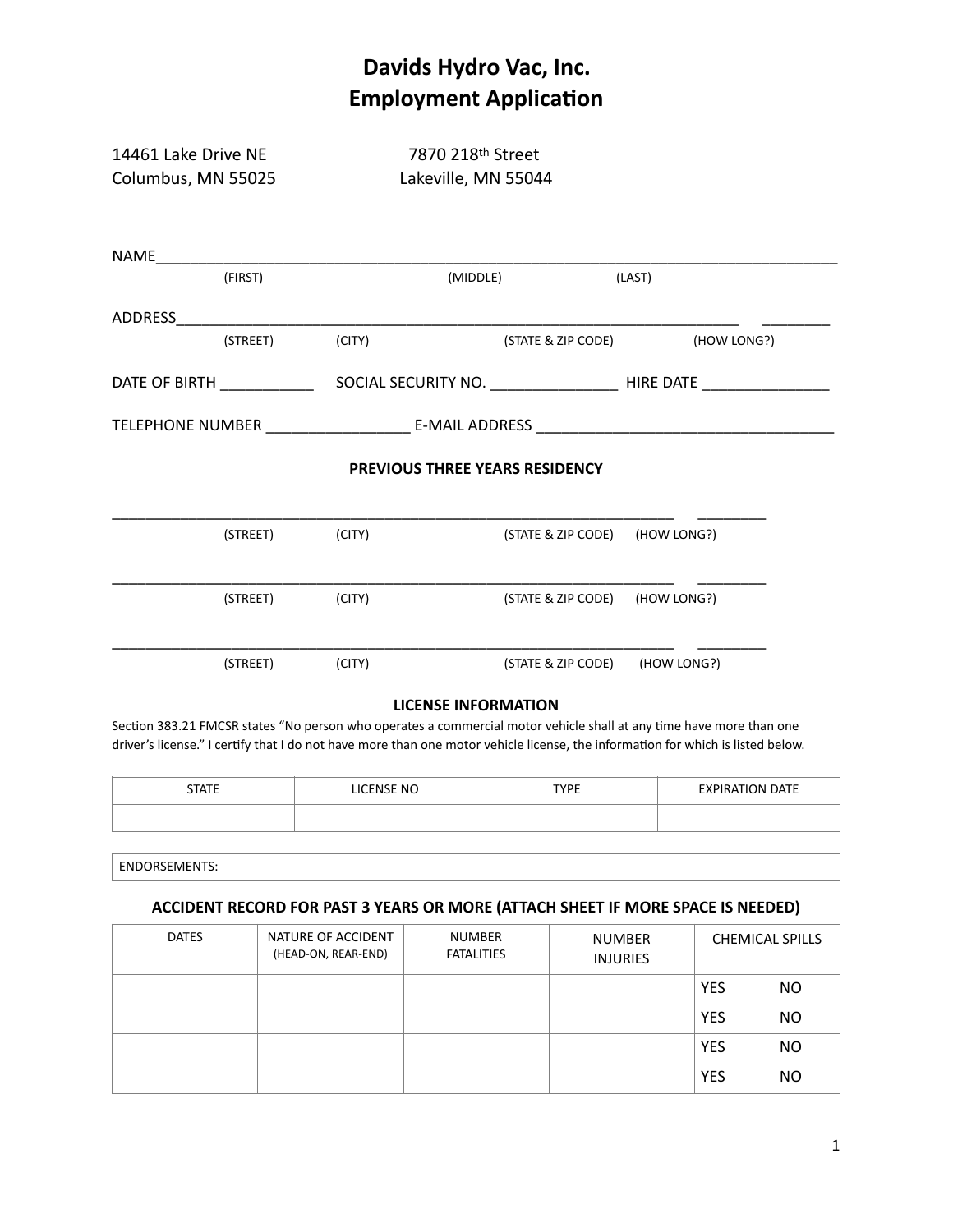| 14461 Lake Drive NE | 7870 218th Street   |
|---------------------|---------------------|
| Columbus, MN 55025  | Lakeville, MN 55044 |

#### **TRAFFIC CONVICTIONS AND FORFEITURES FOR THE PAST 5 YEARS (OTHER THAN PARKING VILOATIONS)**

| DATE CONVICTED                                                       | <b>VIOLATION</b>                                                                     | STATE OF VIOLATION |            | <b>PENALTY</b> |
|----------------------------------------------------------------------|--------------------------------------------------------------------------------------|--------------------|------------|----------------|
|                                                                      |                                                                                      |                    |            |                |
|                                                                      |                                                                                      |                    |            |                |
|                                                                      |                                                                                      |                    |            |                |
|                                                                      |                                                                                      |                    |            |                |
|                                                                      | Have you ever been denied a license, permit or privilege to operate a motor vehicle? |                    | <b>YES</b> | NO.            |
| If yes, please explain                                               |                                                                                      |                    |            |                |
|                                                                      |                                                                                      |                    |            |                |
| Has any license, permit or privilege ever been suspended or revoked? |                                                                                      |                    | <b>YES</b> | NO.            |
| If yes, please explain                                               |                                                                                      |                    |            |                |

#### **EMPLOYMENT RECORD**

#### (ATTACH SHEET IF MORE SPACE IS NEEDED)

Applicants that desire to drive in intrastate/interstate commerce must provide the following information on all employers during the previous three years. You must give the same information for all employers you have driven a commercial motor vehicle for the seven years prior to the initial three years (total of ten years employment record).

**Must list the complete mailing address: street number and name, city, state and zip code.**

\_\_\_\_\_\_\_\_\_\_\_\_\_\_\_\_\_\_\_\_\_\_\_\_\_\_\_\_\_\_\_\_\_\_\_\_\_\_\_\_\_\_\_\_\_\_\_\_\_\_\_\_\_\_\_\_\_\_\_\_\_\_\_\_\_\_\_\_\_\_\_\_\_\_\_\_\_\_\_\_\_\_\_\_

Gap Explanation: (explain any 30+ day gap from last employer to present)

| LAST EMPLOYER:                                          |                                                    |             |                                                 |                                                                                                                           |
|---------------------------------------------------------|----------------------------------------------------|-------------|-------------------------------------------------|---------------------------------------------------------------------------------------------------------------------------|
| <b>SUPERVISOR NAME:</b>                                 |                                                    |             |                                                 |                                                                                                                           |
| ADDRESS:                                                |                                                    |             |                                                 |                                                                                                                           |
| POSITION HELD:                                          |                                                    | <b>FROM</b> | TO.                                             | SALARY                                                                                                                    |
| <b>REASON FOR LEAVING:</b>                              |                                                    |             |                                                 |                                                                                                                           |
| If yes, please provide the regulated vehicle(s) driven: |                                                    |             |                                                 | Were you subject to the Federal Motor Carrier Safety Regulations (FMCSRs) while employed by the previous employer? YES NO |
| <b>CLASS OF EQUIPMENT</b>                               | <b>TYPE OF EQUIPMENT</b><br>(VAN, TANK, FLAT, ETC) | FROM:       | DATES DRIVEN DURING<br><b>EMPLOYMENT</b><br>TO: | APPROXIMATELY NUMBER<br>OF MILES TOTAL                                                                                    |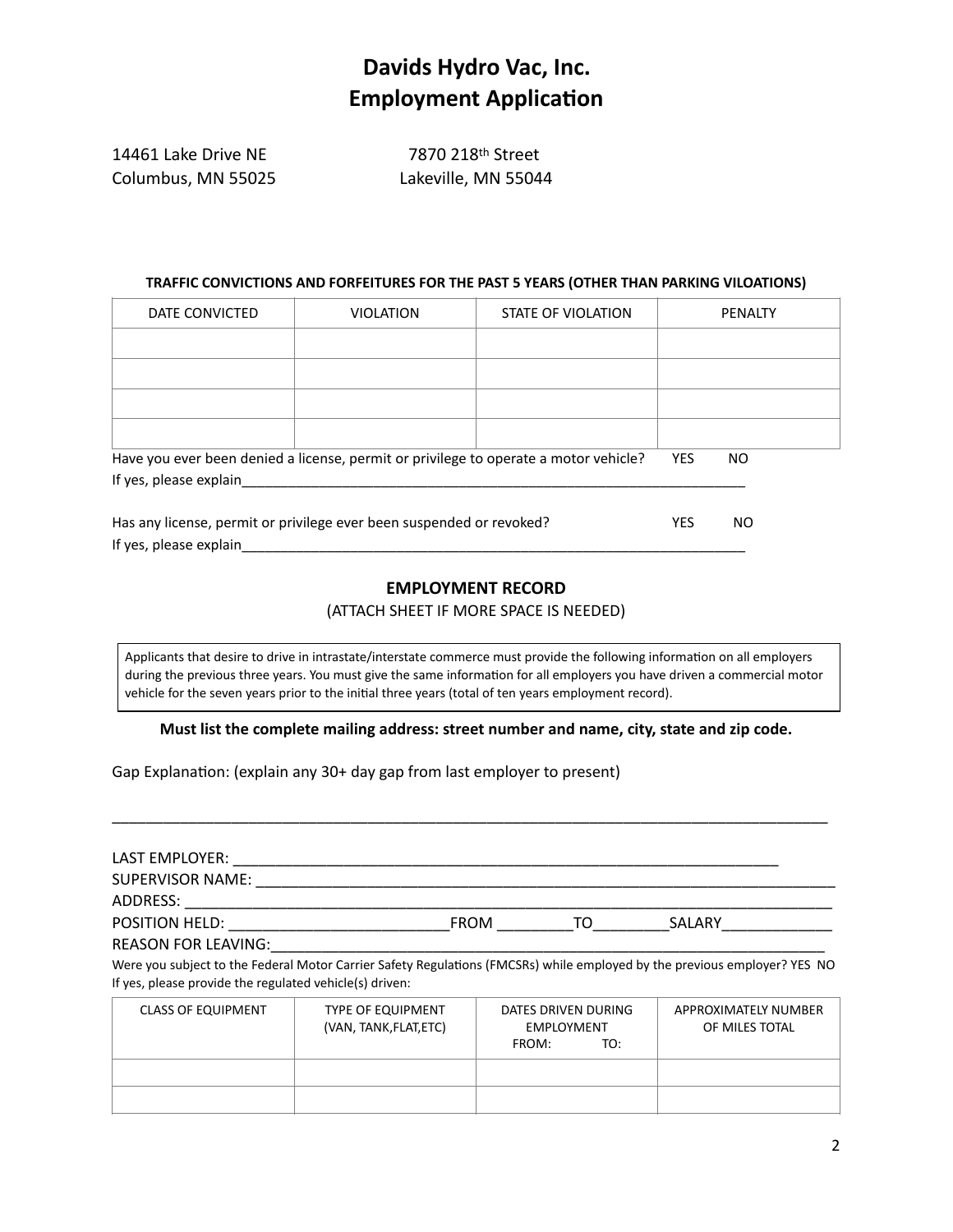| 14461 Lake Drive NE                                                                                                         | 7870 218th Street   |  |  |  |
|-----------------------------------------------------------------------------------------------------------------------------|---------------------|--|--|--|
| Columbus, MN 55025                                                                                                          | Lakeville, MN 55044 |  |  |  |
|                                                                                                                             |                     |  |  |  |
|                                                                                                                             |                     |  |  |  |
| Was the previous job position designated as a safety sensitive function in any DOT (Department of Transportation) regulated |                     |  |  |  |

mode subject to alcohol and controlled substances testing requirements as required by 49 CFR Part 40? YES NO

Gap Explanation: (explain any 30+ day gap from last employer to present)

### LAST EMPLOYER: \_\_\_\_\_\_\_\_\_\_\_\_\_\_\_\_\_\_\_\_\_\_\_\_\_\_\_\_\_\_\_\_\_\_\_\_\_\_\_\_\_\_\_\_\_\_\_\_\_\_\_\_\_\_\_\_\_\_\_\_\_\_\_ SUPERVISOR NAME: \_\_\_\_\_\_\_\_\_\_\_\_\_\_\_\_\_\_\_\_\_\_\_\_\_\_\_\_\_\_\_\_\_\_\_\_\_\_\_\_\_\_\_\_\_\_\_\_\_\_\_\_\_\_\_\_\_\_\_\_\_\_\_\_\_\_\_\_ ADDRESS: \_\_\_\_\_\_\_\_\_\_\_\_\_\_\_\_\_\_\_\_\_\_\_\_\_\_\_\_\_\_\_\_\_\_\_\_\_\_\_\_\_\_\_\_\_\_\_\_\_\_\_\_\_\_\_\_\_\_\_\_\_\_\_\_\_\_\_\_\_\_\_\_\_\_\_\_ POSITION HELD: \_\_\_\_\_\_\_\_\_\_\_\_\_\_\_\_\_\_\_\_\_\_\_\_\_\_FROM \_\_\_\_\_\_\_\_\_TO\_\_\_\_\_\_\_\_\_SALARY\_\_\_\_\_\_\_\_\_\_\_\_\_

\_\_\_\_\_\_\_\_\_\_\_\_\_\_\_\_\_\_\_\_\_\_\_\_\_\_\_\_\_\_\_\_\_\_\_\_\_\_\_\_\_\_\_\_\_\_\_\_\_\_\_\_\_\_\_\_\_\_\_\_\_\_\_\_\_\_\_\_\_\_\_\_\_\_\_\_\_\_\_\_\_\_\_\_

REASON FOR LEAVING:\_\_\_\_\_\_\_\_\_\_\_\_\_\_\_\_\_\_\_\_\_\_\_\_\_\_\_\_\_\_\_\_\_\_\_\_\_\_\_\_\_\_\_\_\_\_\_\_\_\_\_\_\_\_\_\_\_\_\_\_\_\_\_\_\_

Were you subject to the Federal Motor Carrier Safety Regulations (FMCSRs) while employed by the previous employer? YES NO If yes, please provide the regulated vehicle(s) driven:

| <b>CLASS OF EQUIPMENT</b> | <b>TYPE OF EQUIPMENT</b><br>(VAN, TANK, FLAT, ETC) | DATES DRIVEN DURING<br><b>EMPLOYMENT</b><br>TO:<br>FROM: | APPROXIMATELY NUMBER<br>OF MILES TOTAL |
|---------------------------|----------------------------------------------------|----------------------------------------------------------|----------------------------------------|
|                           |                                                    |                                                          |                                        |
|                           |                                                    |                                                          |                                        |
|                           |                                                    |                                                          |                                        |
|                           |                                                    |                                                          |                                        |

Was the previous job position designated as a safety sensitive function in any DOT (Department of Transportation) regulated mode subject to alcohol and controlled substances testing requirements as required by 49 CFR Part 40? YES NO

\_\_\_\_\_\_\_\_\_\_\_\_\_\_\_\_\_\_\_\_\_\_\_\_\_\_\_\_\_\_\_\_\_\_\_\_\_\_\_\_\_\_\_\_\_\_\_\_\_\_\_\_\_\_\_\_\_\_\_\_\_\_\_\_\_\_\_\_\_\_\_\_\_\_\_\_\_\_\_\_\_\_\_\_

Gap Explanation: (explain any 30+ day gap from last employer to present)

| LAST EMPLOYER:                                          |                                                    |             |                                                 |                                                                                                                           |
|---------------------------------------------------------|----------------------------------------------------|-------------|-------------------------------------------------|---------------------------------------------------------------------------------------------------------------------------|
| <b>SUPERVISOR NAME:</b>                                 |                                                    |             |                                                 |                                                                                                                           |
| ADDRESS:                                                |                                                    |             |                                                 |                                                                                                                           |
| <b>POSITION HELD:</b>                                   |                                                    | <b>FROM</b> | TO.                                             | SALARY                                                                                                                    |
| <b>REASON FOR LEAVING:</b>                              |                                                    |             |                                                 |                                                                                                                           |
|                                                         |                                                    |             |                                                 | Were you subject to the Federal Motor Carrier Safety Regulations (FMCSRs) while employed by the previous employer? YES NO |
| If yes, please provide the regulated vehicle(s) driven: |                                                    |             |                                                 |                                                                                                                           |
| <b>CLASS OF EQUIPMENT</b>                               | <b>TYPE OF EQUIPMENT</b><br>(VAN, TANK, FLAT, ETC) | FROM:       | DATES DRIVEN DURING<br><b>EMPLOYMENT</b><br>TO: | APPROXIMATELY NUMBER<br>OF MILES TOTAL                                                                                    |
|                                                         |                                                    |             |                                                 |                                                                                                                           |
|                                                         |                                                    |             |                                                 |                                                                                                                           |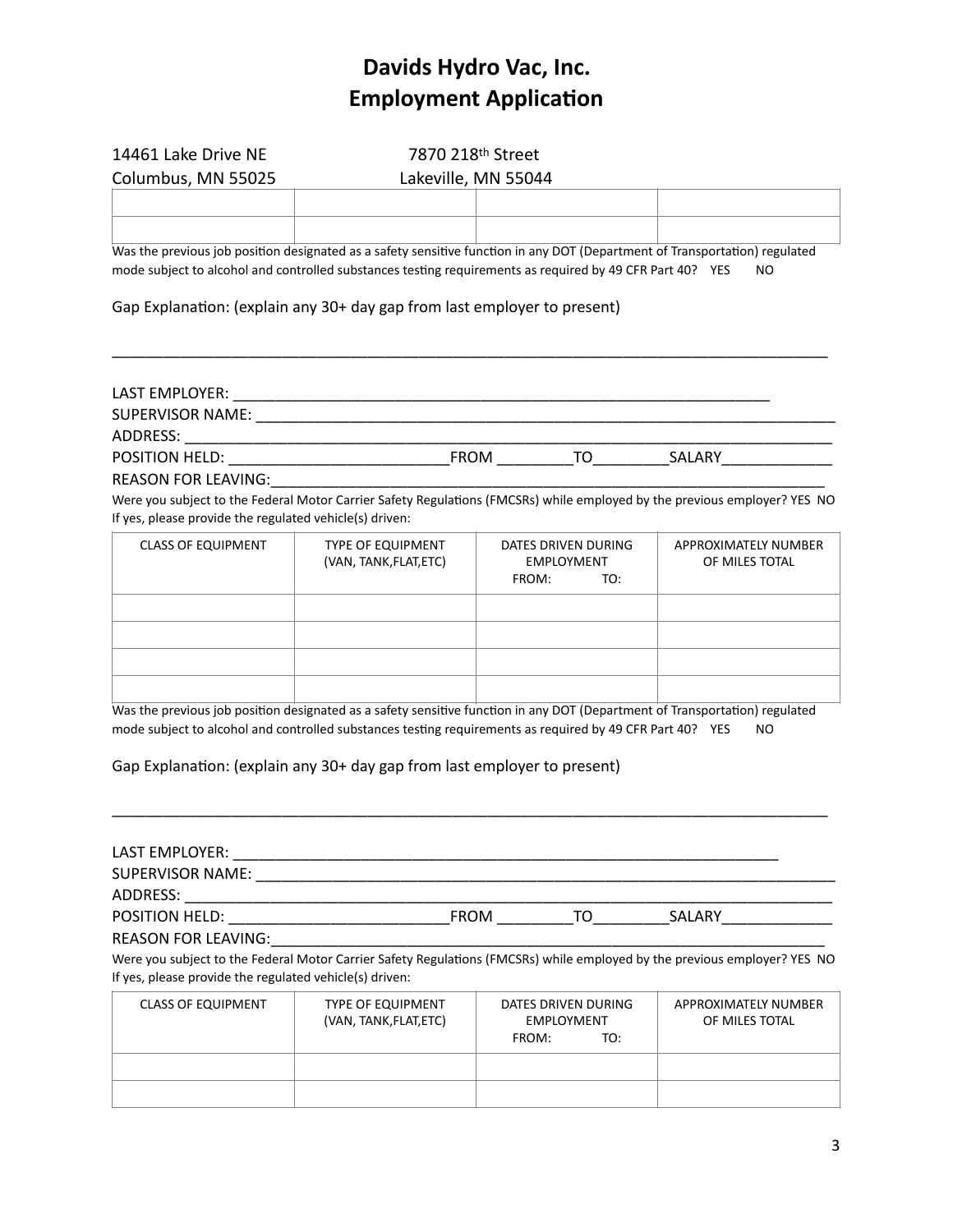| 14461 Lake Drive NE<br>Columbus, MN 55025                                                                                                                                                                                                                                                                                   | 7870 218 <sup>th</sup> Street<br>Lakeville, MN 55044 |  |  |  |  |  |
|-----------------------------------------------------------------------------------------------------------------------------------------------------------------------------------------------------------------------------------------------------------------------------------------------------------------------------|------------------------------------------------------|--|--|--|--|--|
|                                                                                                                                                                                                                                                                                                                             |                                                      |  |  |  |  |  |
| Was the previous job position designated as a safety sensitive function in any DOT (Department of Transportation) regulated<br>mode subject to alcohol and controlled substances testing requirements as required by 49 CFR Part 40? YES<br>NO.<br>Gap Explanation: (explain any 30+ day gap from last employer to present) |                                                      |  |  |  |  |  |
| LAST EMPLOYER:                                                                                                                                                                                                                                                                                                              |                                                      |  |  |  |  |  |

| _ _ _ _ _ _ _ _ _ _ _ _ _ _ _ |             |    |        |  |
|-------------------------------|-------------|----|--------|--|
| SUPERVISOR NAME:              |             |    |        |  |
| ADDRESS:                      |             |    |        |  |
|                               |             |    |        |  |
| <b>POSITION HELD:</b>         | <b>FROM</b> | TΩ | SALARY |  |
| <b>REASON FOR LEAVING:</b>    |             |    |        |  |

Were you subject to the Federal Motor Carrier Safety Regulations (FMCSRs) while employed by the previous employer? YES NO If yes, please provide the regulated vehicle(s) driven:

| <b>CLASS OF EQUIPMENT</b> | <b>TYPE OF EQUIPMENT</b><br>(VAN, TANK, FLAT, ETC) | DATES DRIVEN DURING<br><b>EMPLOYMENT</b><br>TO:<br>FROM: | APPROXIMATELY NUMBER<br>OF MILES TOTAL |
|---------------------------|----------------------------------------------------|----------------------------------------------------------|----------------------------------------|
|                           |                                                    |                                                          |                                        |
|                           |                                                    |                                                          |                                        |
|                           |                                                    |                                                          |                                        |
|                           |                                                    |                                                          |                                        |

Was the previous job position designated as a safety sensitive function in any DOT (Department of Transportation) regulated mode subject to alcohol and controlled substances testing requirements as required by 49 CFR Part 40? YES NO

I certify that I have provided all employers in the previous 3 years and any periods of employment regulated by the Department of Transportation in the previous 10 years. No other employers were regulated under DOT/FMCSA in the previous 10 years \_\_\_\_\_\_\_

(Initial)

#### **EDUCATION**

| High School: | Location:         |            |    |
|--------------|-------------------|------------|----|
| From:        | Did you graduate? | <b>YES</b> | ΝC |

| College: |          | Location:         |     |    |
|----------|----------|-------------------|-----|----|
| From:    | ℡<br>ιv. | Did you graduate? | YES | ΝC |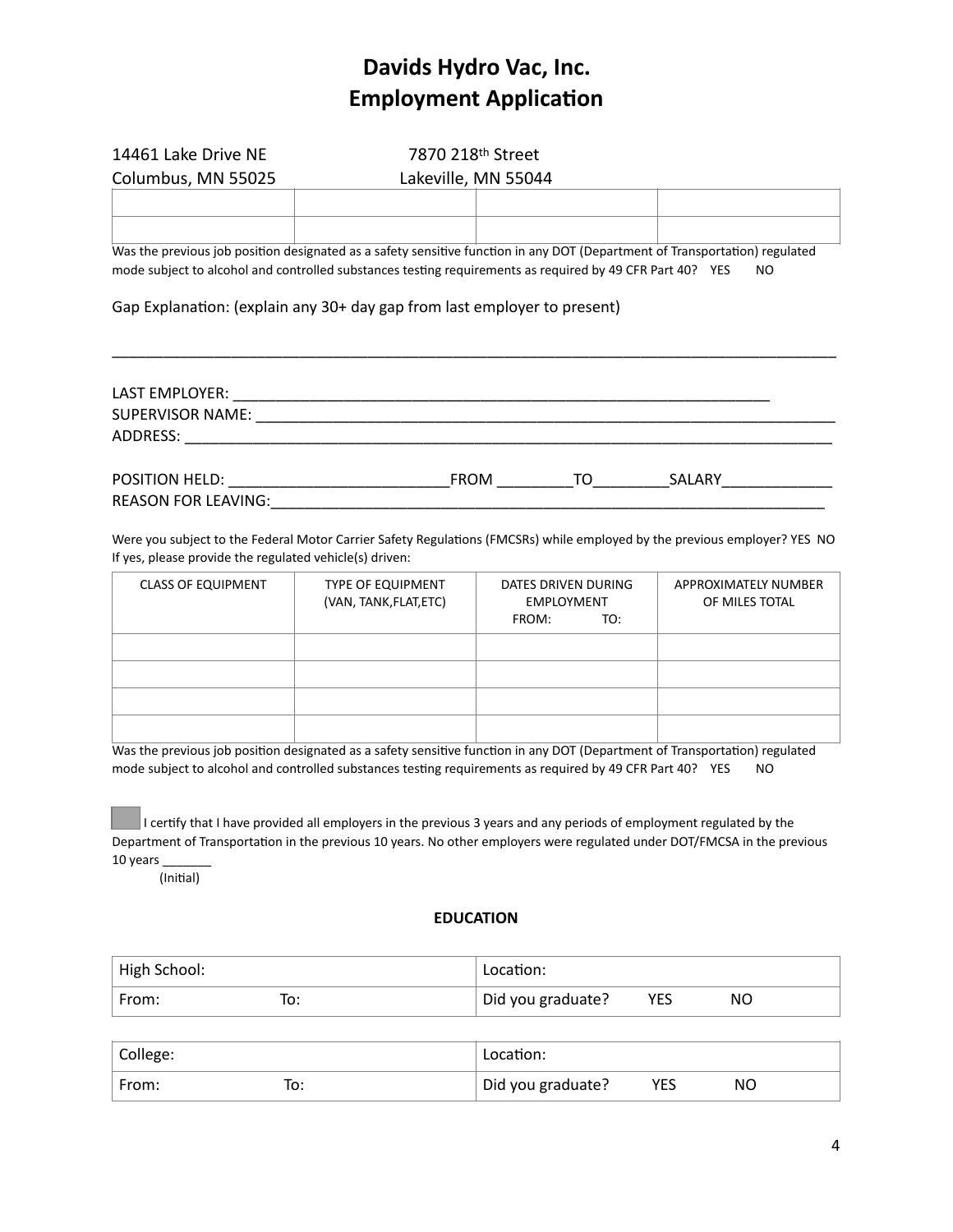| 14461 Lake Drive NE | 7870 218th Street   |
|---------------------|---------------------|
| Columbus, MN 55025  | Lakeville, MN 55044 |
| $\vert$ Degree:     |                     |

#### **REFERENCES**

| Name:    | Relationship: |
|----------|---------------|
| Company: | Phone:        |
| Name:    | Relationship: |
| Company: | Phone:        |
| Name:    | Relationship: |
| Company: | Phone:        |

#### **TO BE READ AND SIGNED BY APPLICANT**

**I authorize you to make sure investigations and inquiries to my personal, employment, financial, or medical history and other related matters as may be necessary in arriving at an employment decision. (Generally, inquiries regarding medical history will be made only if and after a conditional offer of employment has been extended). I hereby release employers, schools, healthcare providers and other persons from all liability in responding to inquiries and releasing information in connection with my application.**

In the event of employment, I understand that false or misleading information given in my application or interview(s) may result in discharge. I understand, also, that I am required to abide by all rules and regulations of the Company.

I understand that information I provide regarding current and/or previous employers may be used, and those employer(s) will be contacted, for the purpose of investigating my safety performance history as required by 49 CFR 391.23 (d) and (e.) I understand that I have the right to:

- Review information provided by current/previous employers;
- Have errors in the information corrected by previous employers and for those previous employers to re-send the corrected information to the prospective employer; and
- Have a rebuttal statement attached to the alleged erroneous information if the previous employer(s) and I cannot agree on the accuracy of the information.

(DATE) (APPLICANT'S SIGNATURE)

This certifies that I completed this application, and that all entries on it and information in it are true and complete to the best of my knowledge.

\_\_\_\_\_\_\_\_\_\_\_\_\_\_\_\_\_\_\_\_\_\_\_\_\_\_\_\_\_\_\_\_\_\_\_\_\_\_\_\_ \_\_\_\_\_\_\_\_\_\_\_\_\_\_\_\_\_\_\_\_\_\_\_\_\_\_\_\_\_\_\_\_\_\_\_\_\_\_\_\_\_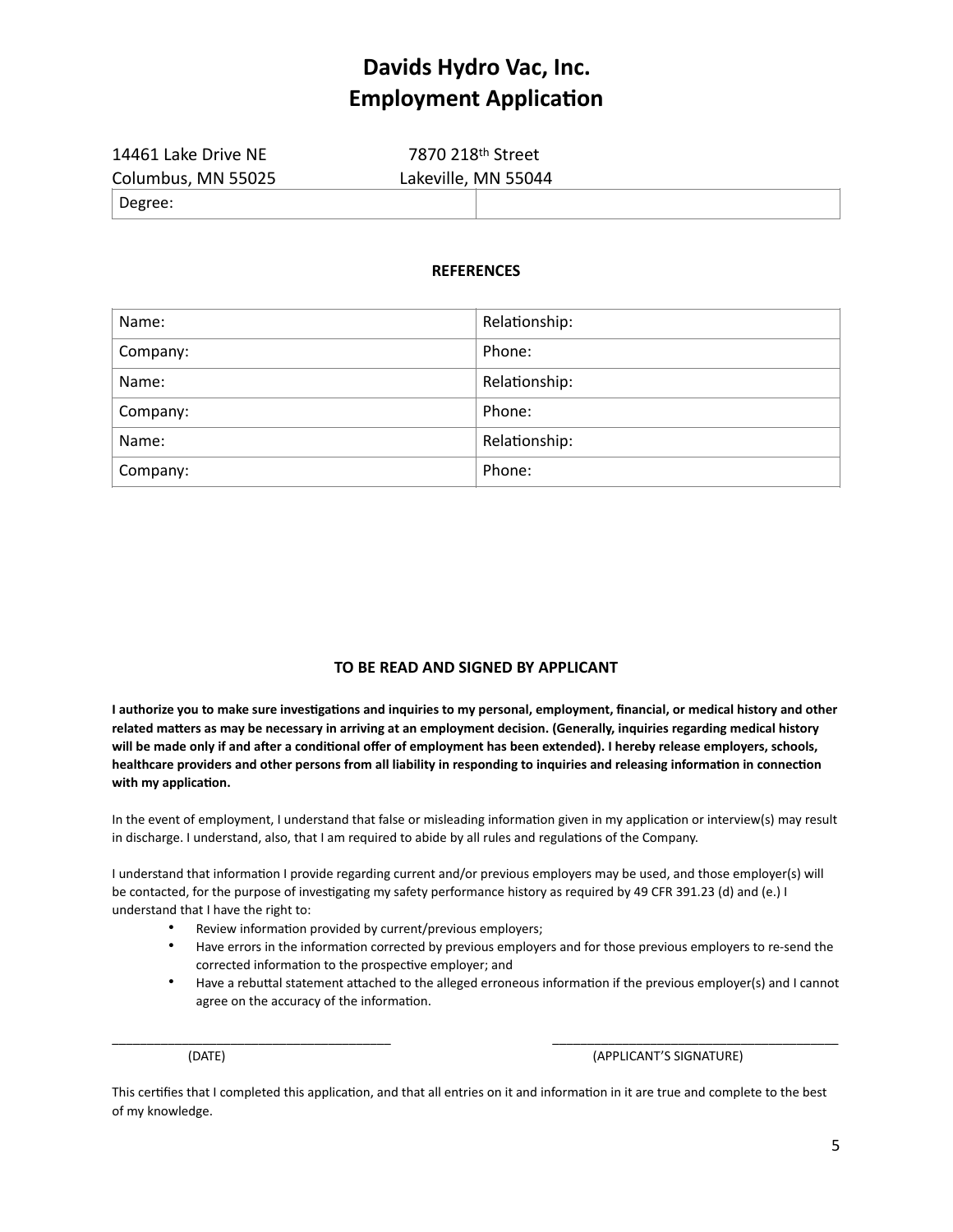14461 Lake Drive NE 7870 218th Street Columbus, MN 55025 Lakeville, MN 55044

\_\_\_\_\_\_\_\_\_\_\_\_\_\_\_\_\_\_\_\_\_\_\_\_\_\_\_\_\_\_\_\_\_\_\_\_\_\_\_\_\_ \_\_\_\_\_\_\_\_\_\_\_\_\_\_\_\_\_\_\_\_\_\_\_\_\_\_\_\_\_\_\_\_\_\_\_\_\_\_\_\_

(DATE) (APPLICANT'S SIGNATURE)

Note: A motor carrier may require an applicant to provide information in addition to the information required by the Federal Motor Carrier Safety Regulations.

#### **Core Values and Supplemental Questionnaire**

**Extended Employee:** Here at DHV™ we view ourselves as an **Extended Employee.** We are more involved with our customers, we have a better understanding of projects, and we can often offer helpful advice from previous experiences. We understand that being willing, flexible, and approachable develops continuity. We offer a premium service which allows us to develop long lasting relationships with our customers.

**Integrity: Integrity** is how Davids™ maintains the high standard of excellence. Being up front and<br>honest about our work and the value it brings to our customers, following through on all projects and never saying no when times get tough. We are a driven team and committed to doing the right thing for both the customer and the company. With a crew of employees that take pride in their work, we hold each other accountable for our actions and to ultimately follow through with what we say we are going to do.

**Safety:** With **Safety** in mind all the time at Davids™, we communicate all the needs of the<br>customers with our employees with thorough training to be prepared so we can respond in a timely fashion. We as a company are cautious with every aspect of the job. We are aware of the dangers with everyday life, and we listen to all input. We as a company are not afraid to discipline anyone that does not follow the high standard that we set forth.

**Atmosphere:** The passionate **Atmosphere** here at DHV™ is family and team oriented. We employ<br>the work hard- play hard mentality while setting clear expectations that anything less than 100 percent is not good enough. We are dedicated to continuously improve and strive toward perfection. Our enthusiastic staff displays an impressive amount of positive energy while keeping the customers profitability in mind. We enjoy celebrating our victories and promote within. Our work is impressive, and our employees are very resourceful, all while providing ultimate transparency.

**Setting the Bar:** Davids™ is **SETTING THE BAR** with our confidence, quality and knowledge. We<br>have positive work habits which show in our efficient and timely work practices; thus, creating value for our customers. We are consistent and wise when it comes to anticipating our customers' needs. And all of this starts when we arrive at the shop and continues until we leave the shop.

#### **Questionnaire:**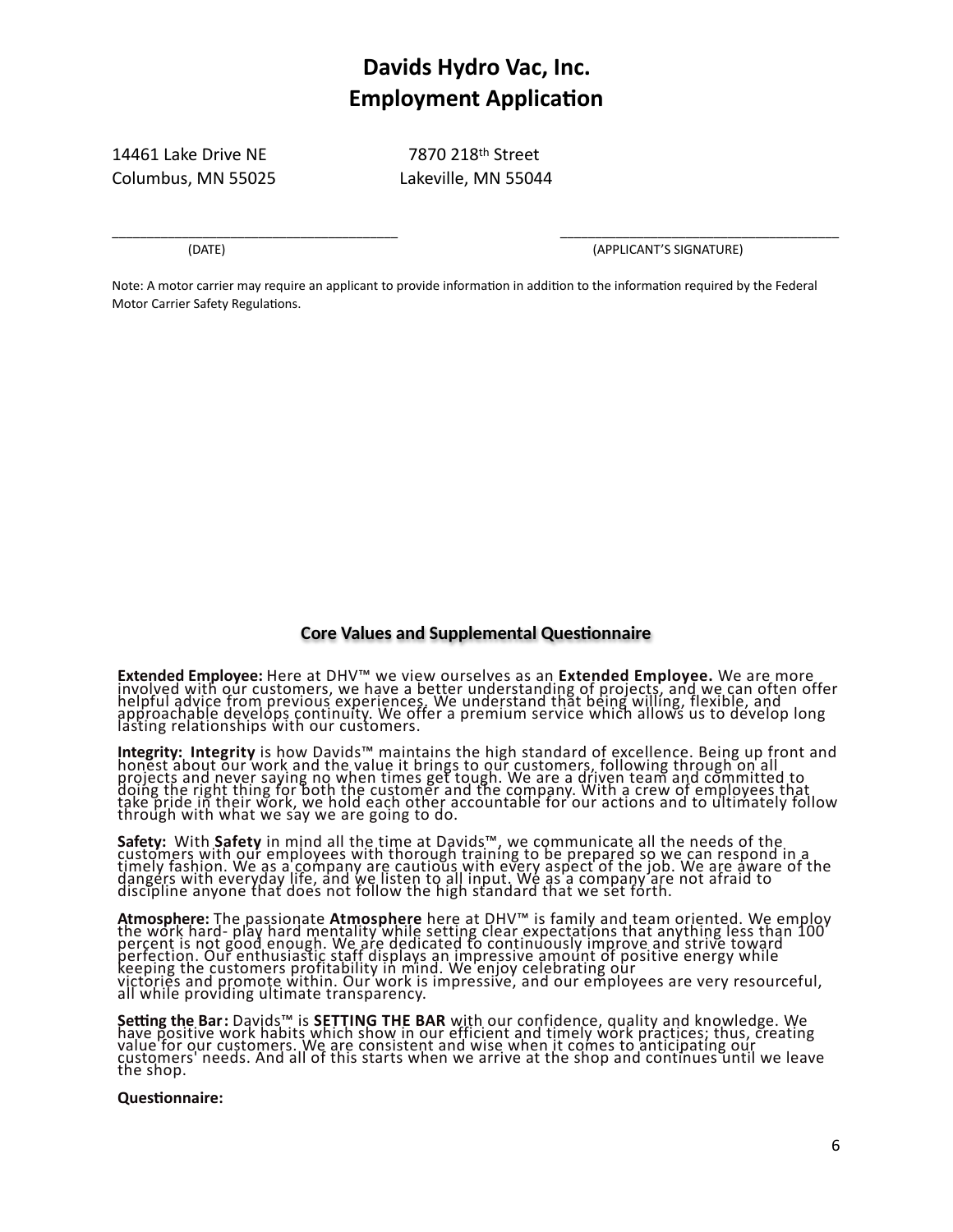### 14461 Lake Drive NE 7870 218th Street

Columbus, MN 55025 Lakeville, MN 55044 1. Do you have a clean driving record for the last 5 years? If not, please explain.

- 2. Do you have any experience in outdoor work environments such as construction/landscaping, utilities, etc.? We work year-round in all weather conditions.
- 3. Do you have, or are you willing to obtain a CDL-A license within 2 months of joining our team?
- 4. Attendance is paramount at DHV™. Do you have reliable transportation to and from our Columbus or Lakeville facilities?
- 5. Do you have a mechanical aptitude? Part of the laborers position is to help recognize mechanical issues before they become a problem - grease the equipment, perform small maintenance tasks, etc.
- 6. Do you have any equipment experience such as skid steer loaders?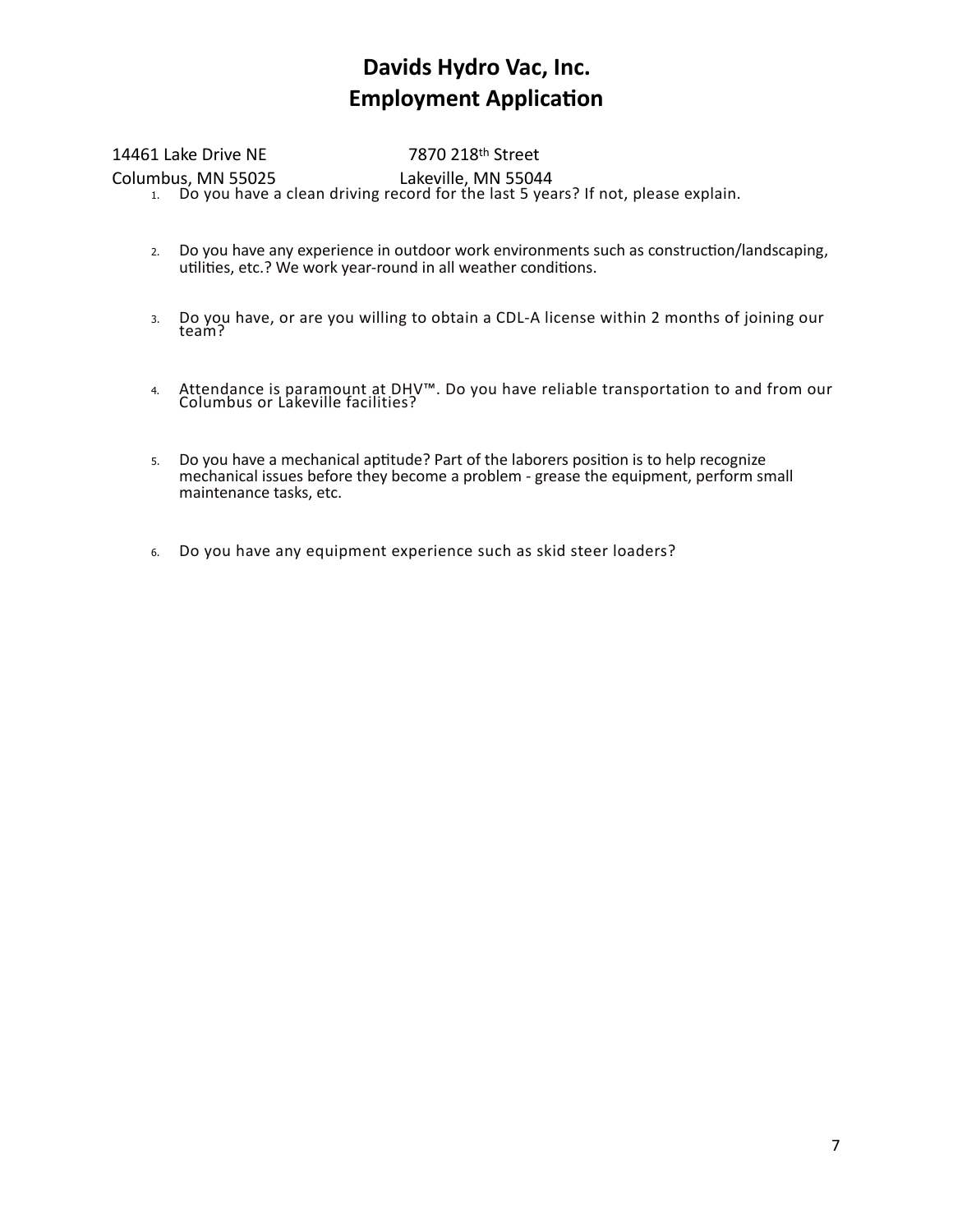

As part of our employment process, we may obtain where permitted, one or more consumer reports or investigate consumer reports about you that we obtain from a consumer reporting agency, such as;

iiX. a Verisk Analytics Business 1716 Briarcrest Drive Suite 200 Bryan, Texas 77802

- Consumer reports may include background, employment history, academic and/or professional credentials, military service, credit history, and driving history. The information gathered also may involve criminal history and/or alcohol or drug use history, if any.
- An investigative consumer report may include information about your character, general reputation, personal characteristics, and mode of living that may be obtained by interviews with individuals who may have knowledge concerning any such items of information. This also may include contacts of all listed prior employers to verify your employment history.
- If your employment falls under the federal Department of Transportation ("DOT") and the  $\bullet$ Federal Motor Carrier Safety Administration ("FMCSA"), including 49 CFR SS 391.23, the report could include your driving, safety inspection and performance history from the FMCSA.

Under the provisions of the Fair Credit Reporting Act ("FCRA"), 15 U.S.C. SS 1681 et seq.; FMCSA regulations in the Federal Code of Regulations, including 49 CFR SS 40.329; and certain state laws, before we can seek such reports, where permitted, we must have your written permission to obtain the information.

You have the right, upon written request, to complete and accurate disclosure of the nature and scope of the investigation. You are also entitled to a copy of that document entitled, "Rights Under the Fair Credit Reporting Act." Under the FCRA, before we take adverse action on the basis, in whole or in part, of the information in a consumer report, you will be provided a copy of that report, the name, address, and telephone number of the consumer reporting agency, and a summary of your rights under the FCRA.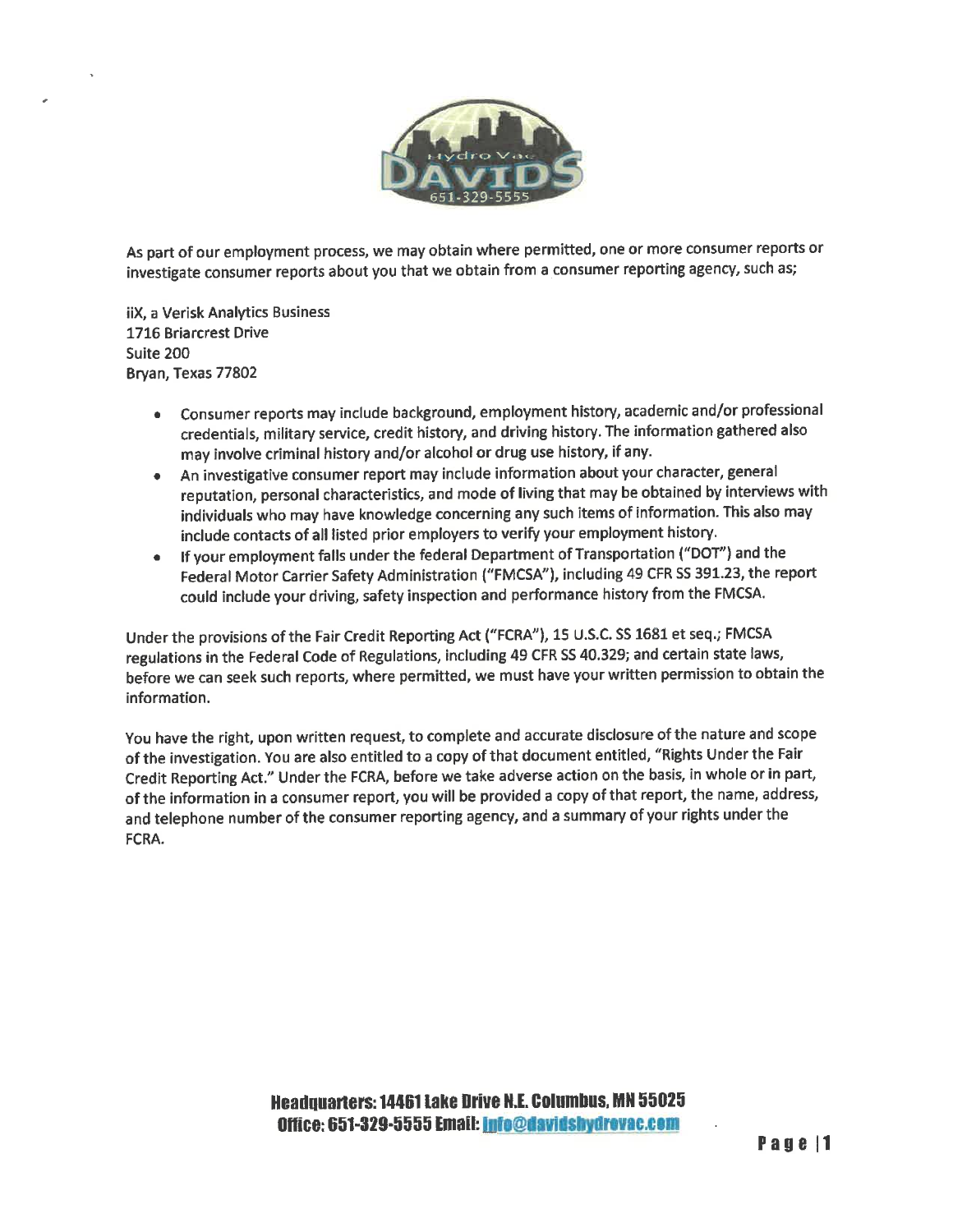

I have read and understood the preceding Disclosure to Consumer. Under the Fair Credit Reporting Act ("FCRA"), 15 U.S.C. SS 1681 et seq., the regulations applicable to the federal Department of Transportation's Federal Motor Carriers Safety Administration, including 49 CFR SS 40.329, the Americans with Disabilities Act and all other applicable federal, state, and local laws. I hereby authorize and permit the above-named company to obtain information about me, where permitted, which may pertain to my employment records, driving history records, driving performance and safety history, criminal history, (post-offer only), alcohol and drug testing, verification of my academic and/or professional credentials, and information and/or copies of documents from any military service records.

I understand an "investigative consumer report" may include information as to my character, general reputation, personal characteristics, and mode of living that may be obtained by interviews with individuals who may have knowledge concerning any such items of information. I authorize information to be obtained from my former employer in accordance with Section 391.23 and 49 CFR 40.25.

By signing below, I consent to and authorize the gathering of this information by my prospective employer or employer and those who my prospective employer or employer has engaged to request and obtain this information including former employers, and/or from or through consumer reporting agency, such as iiX, a Verisk Analytics Business.

I understand and acknowledge that the information provided in the consumer reports or investigate consumer reports may assist my employer or prospective employer to make a determination regarding my suitability as an employee.

I further understand that under the FCRA, in the event of Adverse Action, I may request a copy of any consumer report from the consumer reporting agency that complied the report, after I have provided proper identification.

I agree that a copy of this authorization has the same effect as an original. Where permitted, this authorization shall remain in effect over the course of my employment and reports may be ordered periodically during the course of my employment.

Applicant's/Employee's Full Name (Please print clearly)

Applicant's/Employee's Signature

Date of Signature

**Headquarters: 14461 Lake Drive N.E. Columbus, MN 55025** Office: 651-329-5555 Email: info@davidshydrovac.com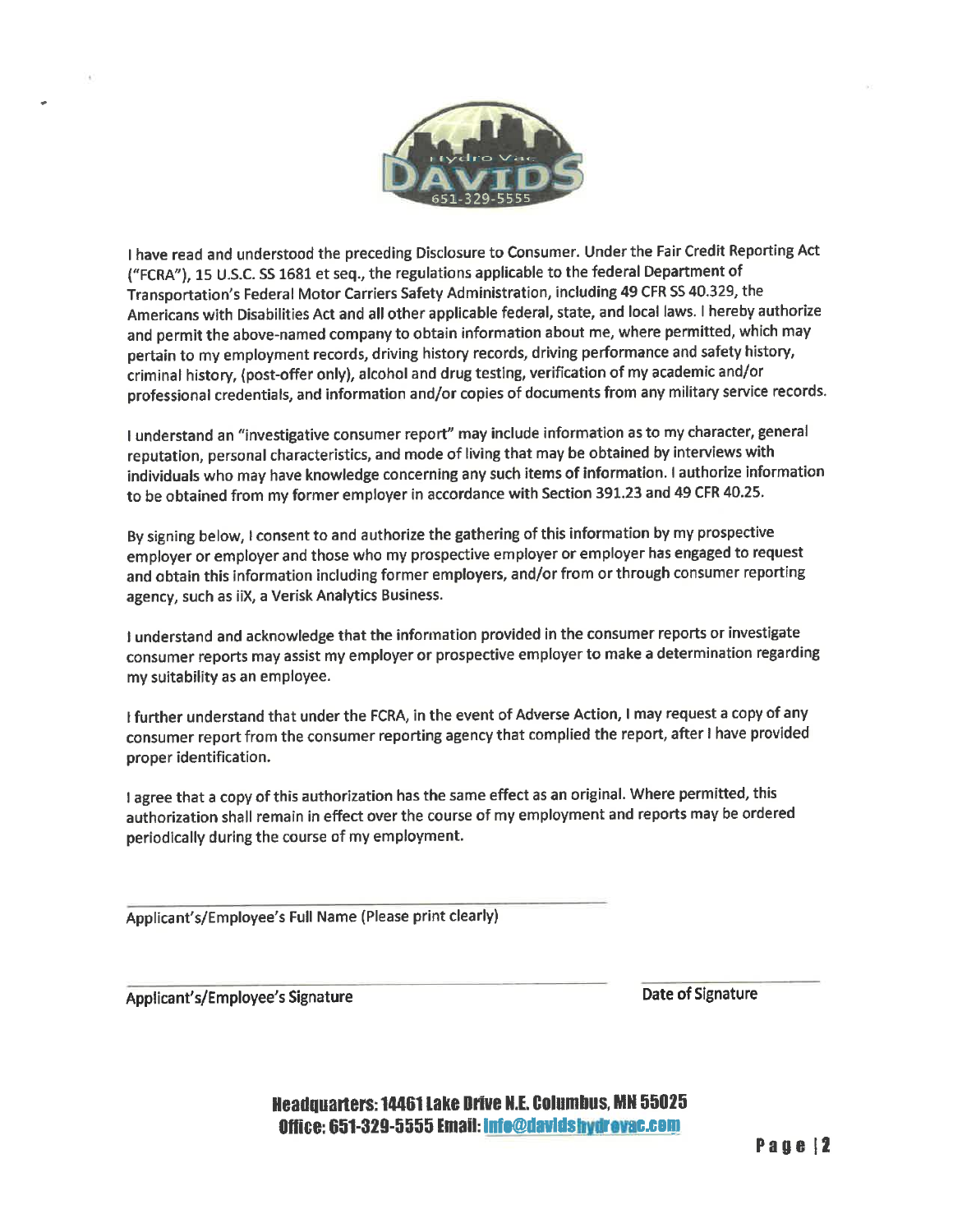

Minnesota Applicants: Check here to have a copy of your consumer report sent directly to you. If you wish to receive a copy, you must complete the information below. Please print clearly. If this block is marked, prospective employer or employer should return this form to iiX via fax to (201) 748-1449 within 24 hours of the request for the report.

| (Printed Name)                     | (Signature)             |                   |      | (Signature Date) |  |
|------------------------------------|-------------------------|-------------------|------|------------------|--|
| (Street Address)                   | (City)                  |                   | (ST) | (Zip Code)       |  |
| (Date of Birth)                    | (SS Number)             | (Drivers License) |      | (State of Issue) |  |
| (Employer or Prospective Employer) |                         |                   |      |                  |  |
| <b>iiX Customer Name</b>           | <b>iiX Customer No.</b> | Date of Request   |      |                  |  |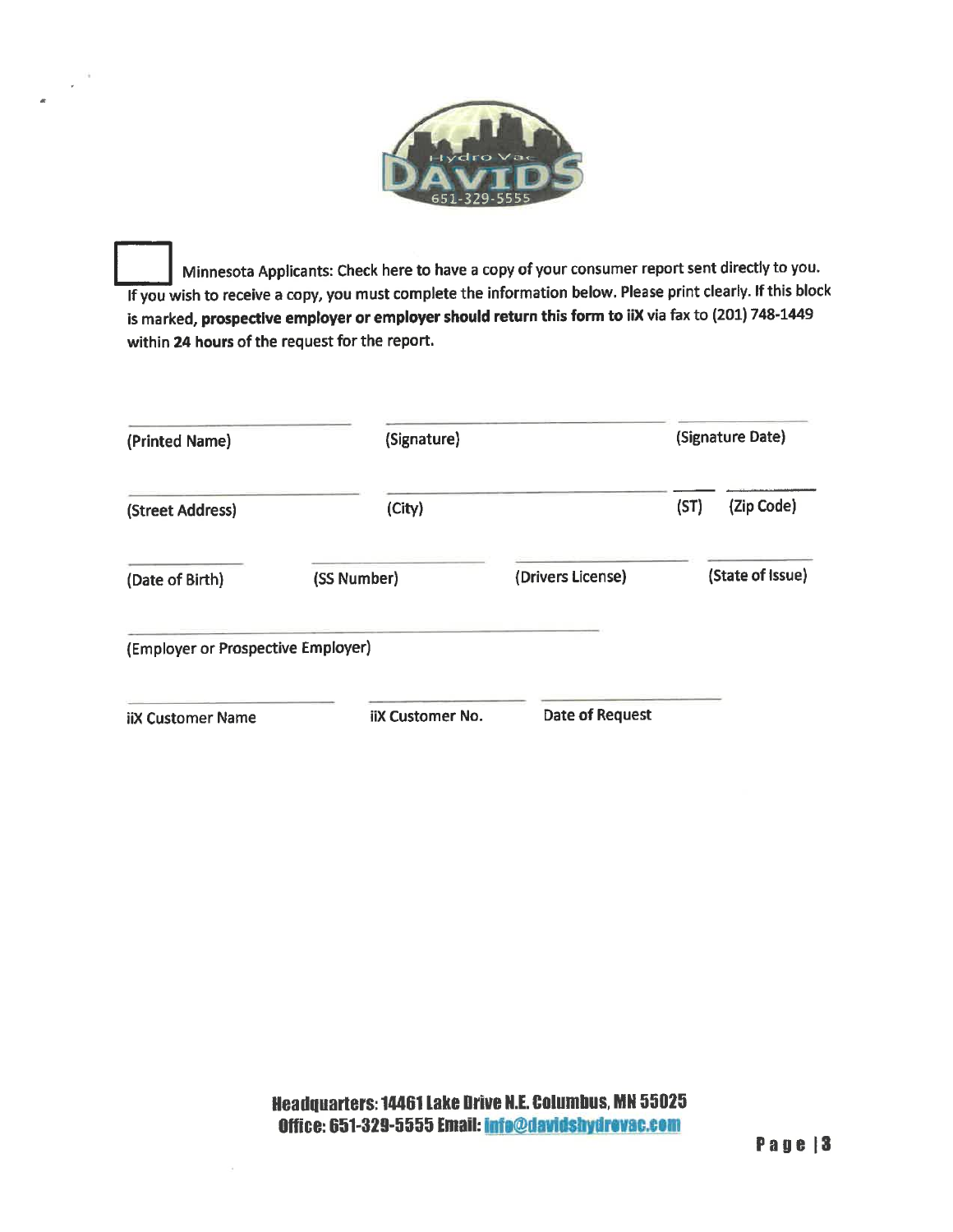### **Affirmative Action Program Applicant Information Form**

Davids Hydro Vac, Inc. is an Equal Opportunity Employer. As required by law, we must record certain information to be made as part of our Affirmative Action Program.

Applicants for employment are also invited to participate in the Affirmative Action Program by reporting their status as handicapped, disabled veteran, veteran of the Vietnam era or other minority. In extending this invitation you are also advised that: (a) workers (applicants) are under no obligation to respond but may do so in the future if they choose; (b) responses will remain confidential within the Human Resources Department; and (c) responses will be used only for necessary information to include in our Affirmative Action Program. We are a company that values diversity. We actively encourage women and minorities to apply. Refusal to provide information will have no bearing on your application and will not subject you to any adverse treatment.

Please complete the information requested below. Thank you for your cooperation.

### **Section 1: General Application Information**

Name: Date:

Position Applied For:

### **Section 2: Please check all that apply**

| <b>Race or Ethnic Identity</b>                                                                                                                                                                      | Gender                                   | <b>Veteran Status</b>                        |
|-----------------------------------------------------------------------------------------------------------------------------------------------------------------------------------------------------|------------------------------------------|----------------------------------------------|
| Hispanic or Latino<br>٠<br>White<br>٠<br><b>Black or African</b><br>٠<br>American<br>Native Hawaiian or<br>$\bullet$<br>Pacific Islander<br>Asian<br>٠<br>American Indian or<br>٠<br>Alaskan Native | Male<br>$\bullet$<br>Female<br>$\bullet$ | am a Veteran<br>٠<br>I am not a Veteran<br>٠ |